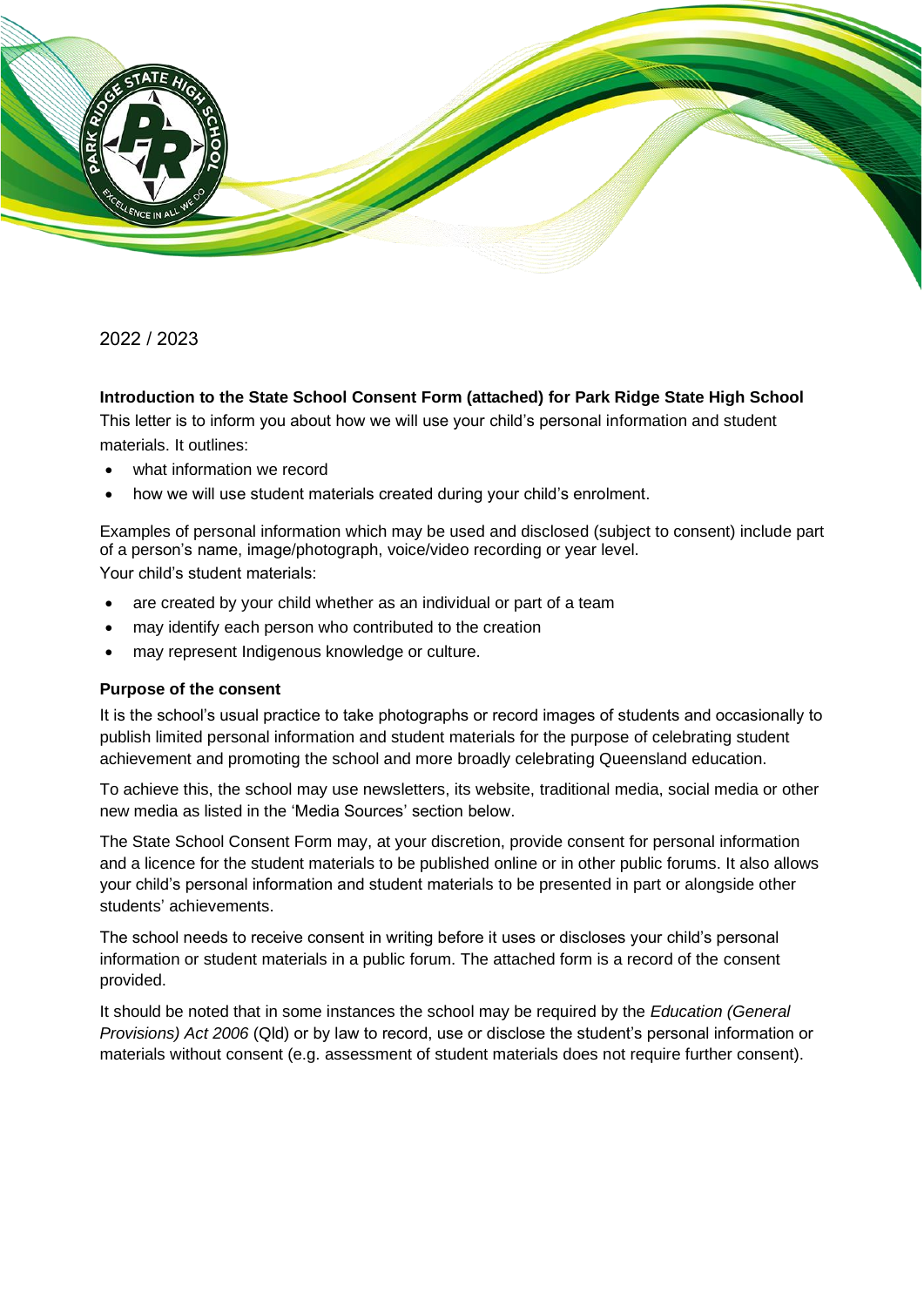## **Voluntary**

There will not be any negative repercussions for not completing the State School Consent Form or for giving limited consent. All students will continue to receive their education regardless of whether consent is given or not.

### **Consent may be limited or withdrawn**

Consent may be limited or withdrawn at any time by you.

If you wish to limit or withdraw consent please notify the school in writing (by email or letter). The school will confirm the receipt of your request via email if you provide an email address.

If in doubt, the school may treat a notice to limit consent as a comprehensive withdrawal of consent until the limit is clarified to the school's satisfaction.

Due to the nature of the internet and social media (which distributes and copies information), it may not be possible for all copies of information (including images of student materials) once published by consent, to be deleted or restricted from use.

The school may take down content that is under its direct control, however, published information and materials cannot be deleted and the school is under no obligation to communicate changes to consent with other entities/ third parties.

### **Media sources used**

Following is a list of online and social media websites and traditional media sources where the school may publish your child's personal information or student materials subject to your consent.

- School website**:** [www.parkridgeshs.eq.edu.au](http://www.parkridgeshs.eq.edu.au/)
- Facebook: [www.facebook.com/ParkRidgeSHS](http://www.facebook.com/ParkRidgeSHS)
- YouTube: [www.youtube.com/channel/UC5-KkjSv6iamYZ8zqVRgmMg](http://www.youtube.com/channel/UC5-KkjSv6iamYZ8zqVRgmMg)
- Instagram:<https://www.instagram.com/parkridgeshs>
- Twitter: [https://twitter.com/park\\_ridge\\_shs](https://twitter.com/park_ridge_shs)
- Other:<https://new.edmodo.com/school/ParkRidgeStateHighSchool>
- Local newspaper
- School newsletter
- Traditional and online media, printed materials, digital platforms' promotional materials, presentations and displays.

The State School Consent Form does not extend to P&C run social media accounts or activities, or external organisations.

#### **Duration**

The consent applies for the period of enrolment or another period as stated in the State School Consent Form, or until you decide to limit or withdraw your consent.

During the school year there may be circumstances where the school or Department of Education may seek additional consent.

#### **Who to contact**

To return a consent, express a limited consent or withdraw consent please contact the school office on 3380 4111 or at [admin@parkridgeshs.eq.edu.au](mailto:admin@parkridgeshs.eq.edu.au).

Matthew Jenkin (Head of Department - Digital Technologies) should be contacted if you have any questions regarding consent.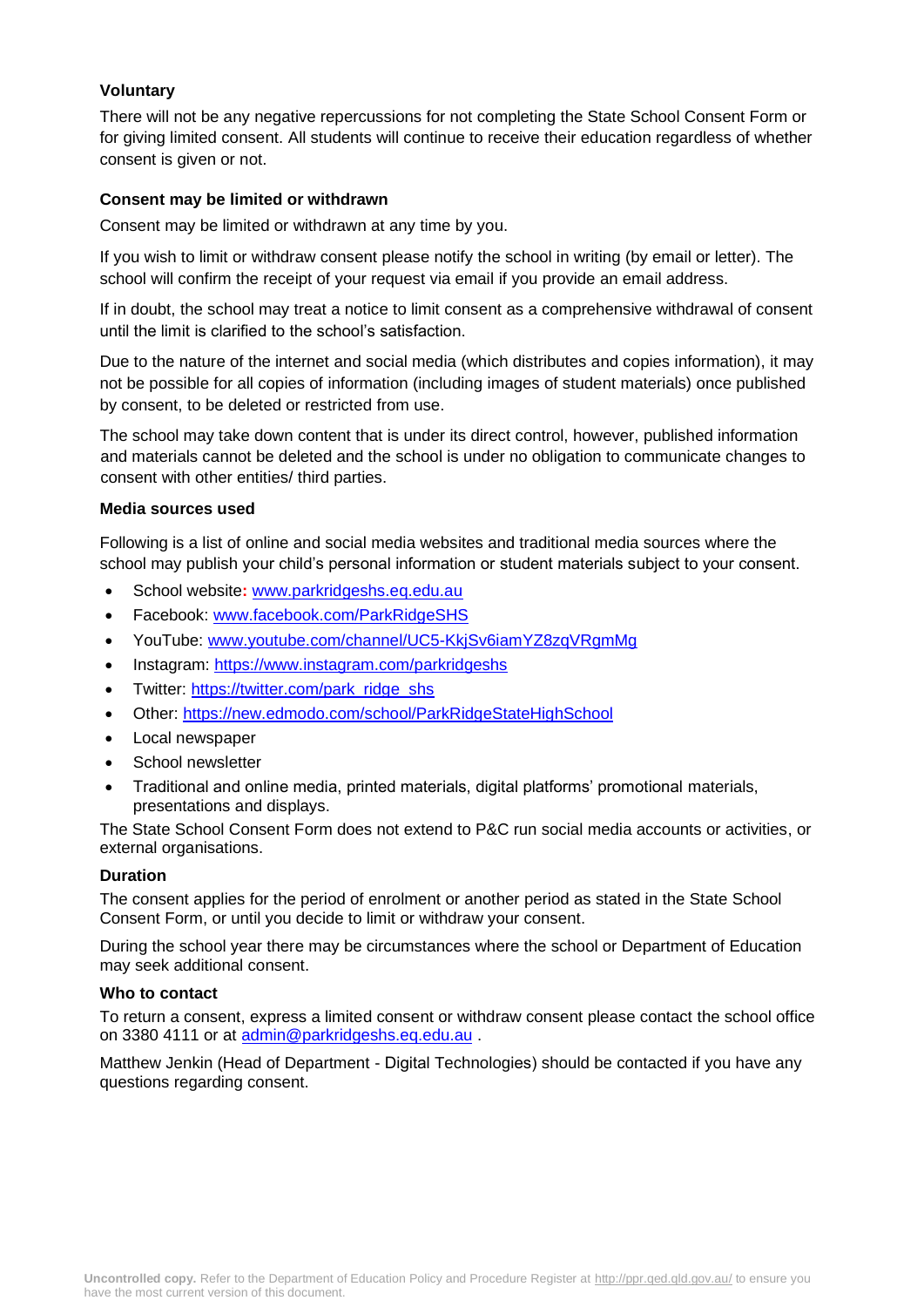

# **State School Consent Form**

## *IDENTIFY THE PERSON TO WHOM THE CONSENT RELATES*

- **Parent/carer to complete**
- **Mature/independent students may complete on their own behalf** (if under 18 a witness is required).
- (a) Full name of individual: ...........................................................................................................................
- (b) Date of birth: .......................................................
- (c) Name of school: …………………………………………………………………..
- (d) Name to be used in association with the person's personal information and materials\* (please select):

Full Name First Name No Name Other Name ............................................................

*\*Please note, if no selection is made, only the Individual's first name will be used by the school. However, the school may choose not to use a student's name at its discretion.*

## *PERSONAL INFORMATION AND MATERIALS COVERED BY THIS CONSENT FORM*

- (a) **Personal information** that may identify the person in section 1:
	- ▶ Name (as indicated in section 1) ▶ Image/photograph ▶ School name
	- ▶ Recording (voices and/or video) ▶ Year level
- (b) **Materials** created by the person in section 1:
	- ▶ Sound recording ▶ Artistic work ▶ Written work ▶ Video or image
	- ▶ Software ▶ Music score ▶ Dramatic work

#### *APPROVED PURPOSE*

If consent is given in section 6 of the form:

- The personal information and materials (as detailed in section 2) may be recorded, used and/or disclosed (published) by the school, the Department of Education (DoE) and the Queensland Government for the following purposes:
	- Any activities engaged in during the ordinary course of the provision of education (including assessment), or other purposes associated with the operation and management of the school or DoE including to publicly celebrate success, advertising, public relations, marketing, promotional materials, presentations, competitions and displays.
	- Promoting the success of the person in section 1, including their academic, sporting or cultural achievements.
	- Any other activities identified in section 4(b) below.
- The personal information and materials (as detailed in section 2) may be disclosed (published) for the above purposes in the following:
	- the school's newsletter and/or website;
	- social media accounts, other internet sites, traditional media and other sources identified in the 'Media Sources' section of the explanatory letter (attached);
	- year books/annuals;
	- promotional/advertising materials; and
	- presentations and displays.

#### *TIMEFRAME FOR CONSENT*

#### **School representative to complete.**

- (a) Timeframe of consent: duration of enrolment.
- (b) Further identified activities not listed in the form and letter for the above timeframe: AFL students: name or image may appear in media eg. Programs/photos/school sport websites/championship/annual reports, TV/radio/newspaper. Photo/DVD may be shot by commercial photographers & for sale on their website.



## *LIMITATION OF CONSENT*

The Individual and/or parent wishes to limit consent in the following way: